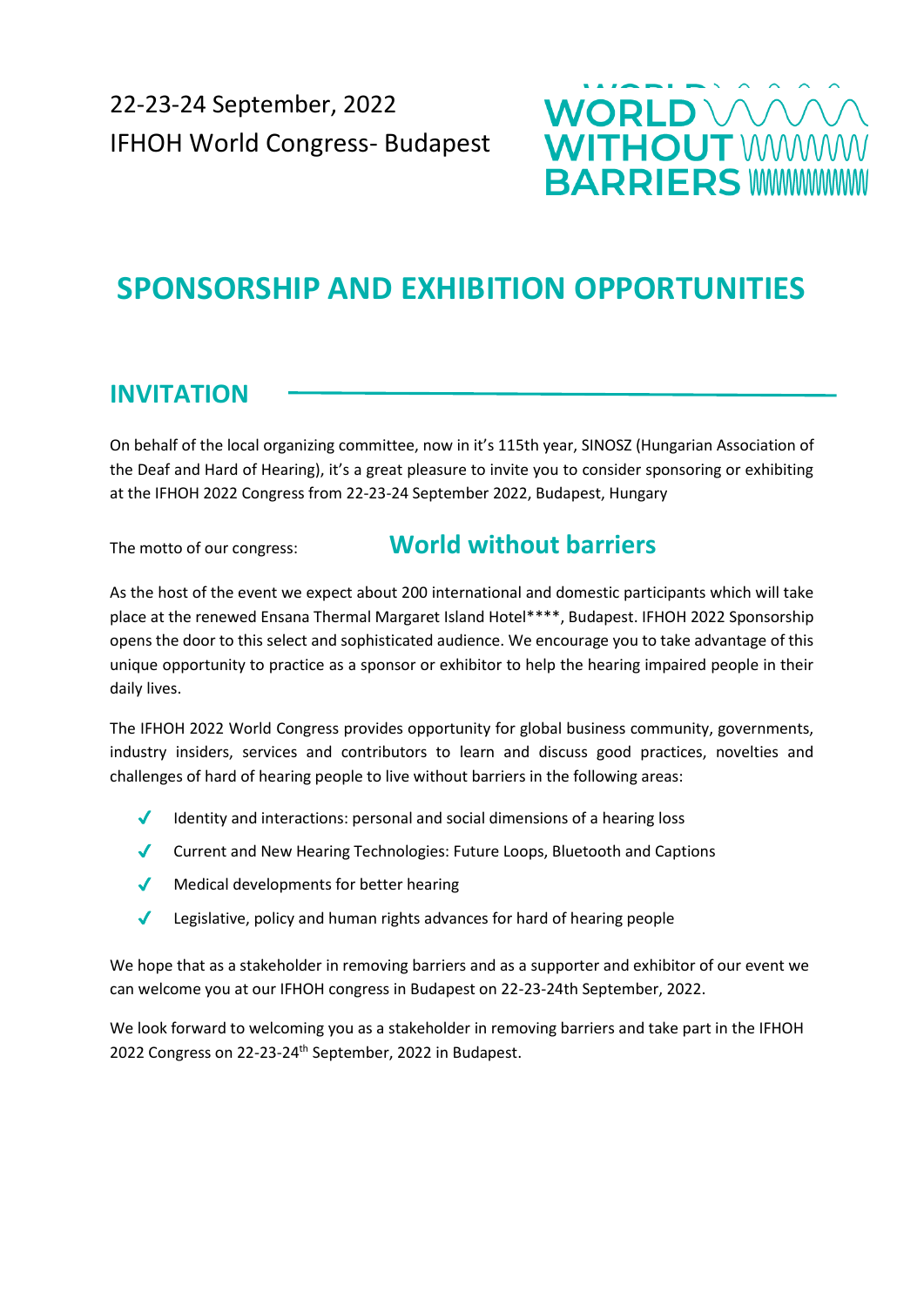# **ORGANIZERS**

#### **SCIENTIC ORGANISER**

INTERNATIONAL FEDERATION OF HARD OF HEARING (IFHOH) [www.ifhoh.org](http://www.ifhoh.org/)

### **HOST / LOCAL ORGANISER**

SINOSZ (Hungarian Association of the Deaf and Hard of Hearing [www.sinosz.hu](http://www.sinosz.hu/)

#### **CONGRESS SECRETARIAT**

MIRACOLOSO EVENT LTD. Contact: Ms. Jasmeen Singh Email: jasmeen.miracoloso@gmail.com Address: 1024 Budapest, Fény utca 15. Tel.: + 36 30 820 05 01







# **CONGRESS & EXHIBITION VENUE**

#### VENUE: Ensana Thermal Margaret Island Hotel\*\*\*\* Tel: +36 1 889 4752 Budapest – Margitsziget, 1007 Bp. Hungary

CONFERENCE ROOMS: Jázmin room, Magnólia room EXHIBITION AREA: Jázmin foyer



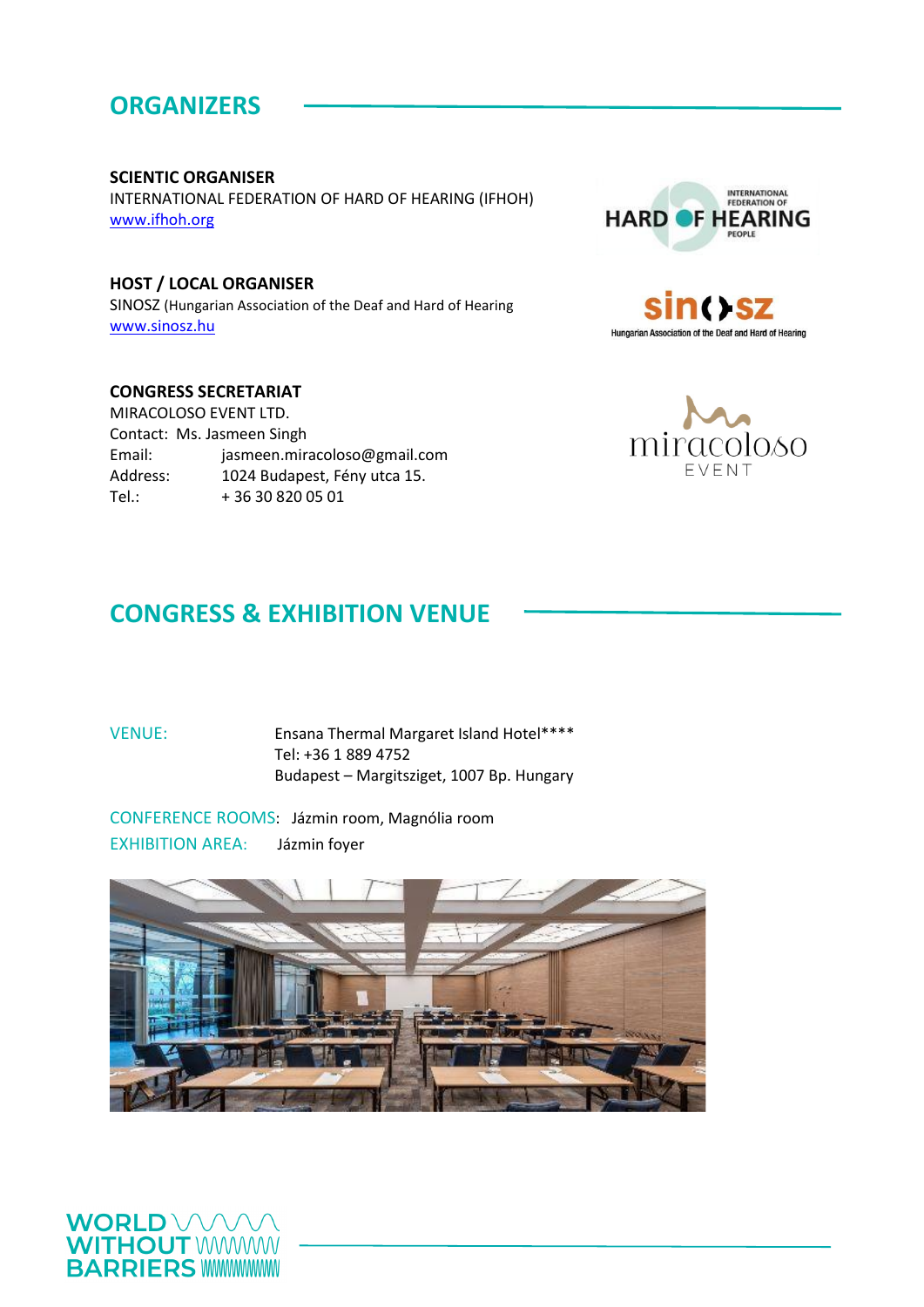# **SPONSORSHIP OPPORTUNITIES**

If you are looking to build awareness of your brand in the hard of hearing community, it doesn't get bigger than the IFHOH 2022- Congress - Budapest.

Our sponsorship opportunities provide your organization with substantial international exposure, increasing visibility of your brand and your networking capacity.

Whether you select a sponsorship opportunity listed here, or ask that an opportunity be customized to meet the needs of your business, we will work with you to design a Congress experience that provides you with the greatest value.

#### **GOLD SPONSORSHIP** 10.000 EUR + VAT

Package includes:

- Your company's logo on sponsor appreciation signs displayed throughout the Congress as a Gold Sponsor
- We will acknowledge your organization's contribution and offer appreciation at the opening Welcome Reception
- Complimentary full–page advertisement in Congress program (colorful)
- Complimentary listing with your logo on the Congress website with hot link to your company's website
- 12 m<sup>2</sup> Exhibition floor space in a priority area (expand for additional charge)
- 5 free Congress registration to attend both Congress and Welcome reception (without accommodation )
- 2 complimentary Exhibitor attendant badges (incl. coffee breaks & lunch)
- Max. 3 complimentary item for the Conference bag insert

(Only 2 available)

#### **SILVER SPONSORSHIP** 7.000 EUR + VAT

Package includes:

- Your company's logo on sponsor appreciation signs displayed throughout the Congress as a Silver Sponsor
- Complimentary full –page advertisement in Congress program (inner page, colorful)
- Complimentary listing with your logo on the Congress website with hot link to your company's website
- $\bullet$  9 m<sup>2</sup> Exhibition floor space in a priority area (expand for additional charge)
- 3 free Congress registration to attend both Congress and Welcome reception (without accommodation )
- 2complimentary Exhibitor attendant badges (incl. coffee breaks & lunch)
- Max. 2 complimentary item for the Conference bag insert

(Only 3 available)

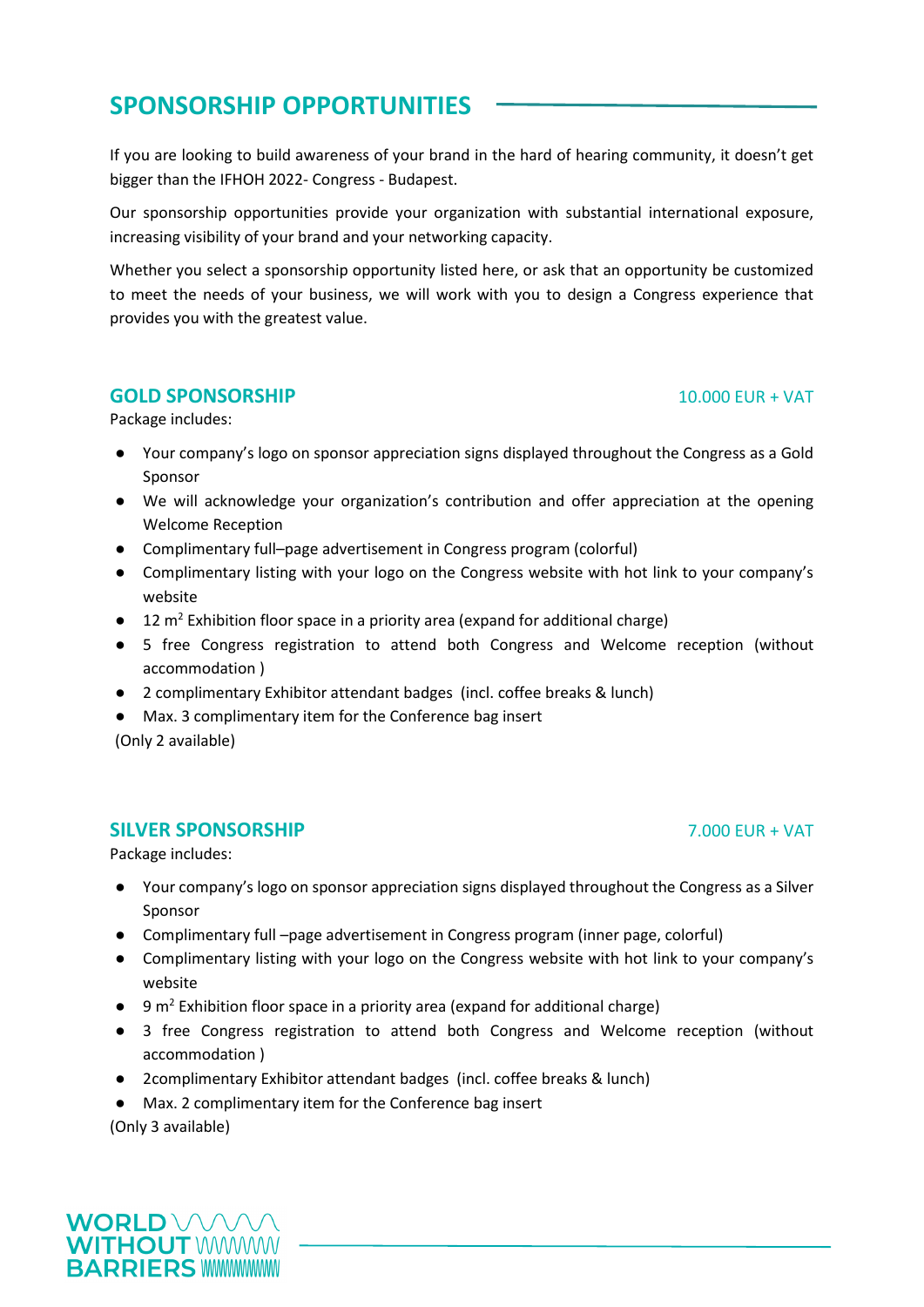#### **BRONZE SPONSORSHIP** 4 500 EUR + VAT

Package includes:

- Your company's logo on sponsor appreciation signs displayed throughout the Congress as a Bronze Sponsor
- Complimentary half –page advertisement in Congress program (inner page, colorful)
- Complimentary listing with your logo on the Congress website with hot link to your company's website
- $\bullet$  6 m<sup>2</sup> Exhibition floor space in a priority area (expand for additional charge)
- 1 free Congress registration to attend both Congress and Welcome reception (without accommodation )
- 2 free Exhibitor attendant badges (incl. coffee breaks & lunch)
- 1 Complimentary item for the Conference bag insert

(Only 3 available)

#### **GENERAL CONGRESS SPONSOR** 3.000 EUR + VAT

Package includes:

- Complimentary listing with your logo on the Congress website with hot link to your company's website
- Company logo in Congress Program as a General sponsor
- Company logo sign in the Conference room during the Coffee breaks (Limitless availability)

#### BRANDING OPPORTUNITIES

- ❖ Conference bag
- ❖ Pens & Pads
- ❖ Pendrive
- ❖ Lanyard and badges
- ❖ Internet corner etc.

#### EVENT SPONSORSHIP

- ❖ Gala dinner
- ❖ Welcome reception
- ❖ Coffee breaks
- ❖ Lunches
- ❖ Social events

Please keep contact with the congress secretary **jasmeen.miracoloso@gmail.com** for rates and availability.

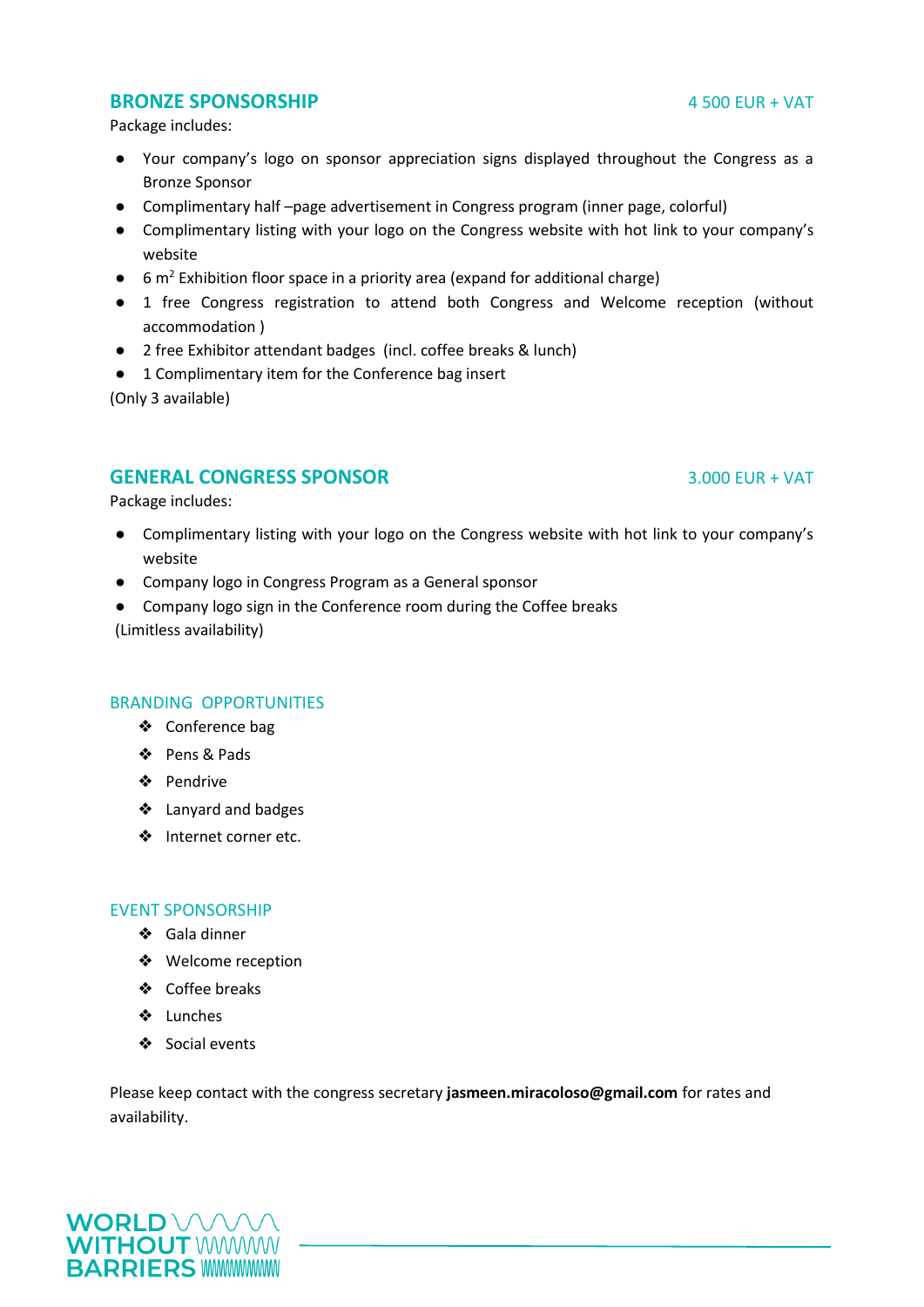# **EXHIBIT OPPORTUNITIES**

The IFHOH 2022 Congress and Exhibition provides a dynamic environment where attendees network and learn about the latest products and resources that will help them better serve their clients.

Shell Booths are placed in spaces near main traffic draws like the food and beverage stations and the Conference room entrance. All booths are assigned on a first-paid, first-served basis—the premium booths are the first to sell out. Get yours early! Be prepared to show and share the best of your products and expertise!

### **EXHIBITION BOOTH** 2.100 EUR + VAT

#### Rental fee includes:

- Shell Scheme Booth 9m2 (3m wide x 3m deep = 9m2)
- Fascia board with your organization's name
- Info desk (lockable), power socket, waste bin, Bar table and 2 bar chairs
- General cleaning
- 2 complimentary exhibitor name badge, with meals included; additional badges may be purchased
- Your company name listed on the Congress website
- Listing in the Exhibitor Guide of the Congress Program (description must be received by September 7, 2022)

### **INFO BOOTH** 1.800 EUR + VAT

#### Rental fee includes:

- Shell Scheme Booth  $6m^2$  (3m wide x 2m deep =  $6m^2$ )
- Fascia board with your organization's name
- Info desk (lockable), power socket, waste bin, Bar table and 2 bar chairs
- General cleaning
- 1 complimentary exhibitor name badges, with meals included; additional badges may be purchased
- Your company name listed on the Congress website
- Listing in the Exhibitor Guide of the Congress Program (description must be received by September 7, 2022)

#### **EXHIBIT SPACE ONLY I.** 1.500 EUR + VAT

#### Rental fee includes:

- $\bullet$  9 m<sup>2</sup> Floor space only (table and 2 chairs)
- Power socket
- General cleaning
- 2 complimentary exhibitor name badges with meals included; additional badges may be purchased
- Your company name listed on the Congress website
- Listing in the Exhibitor Guide of the Congress Program (description must be received by September 7, 2022)

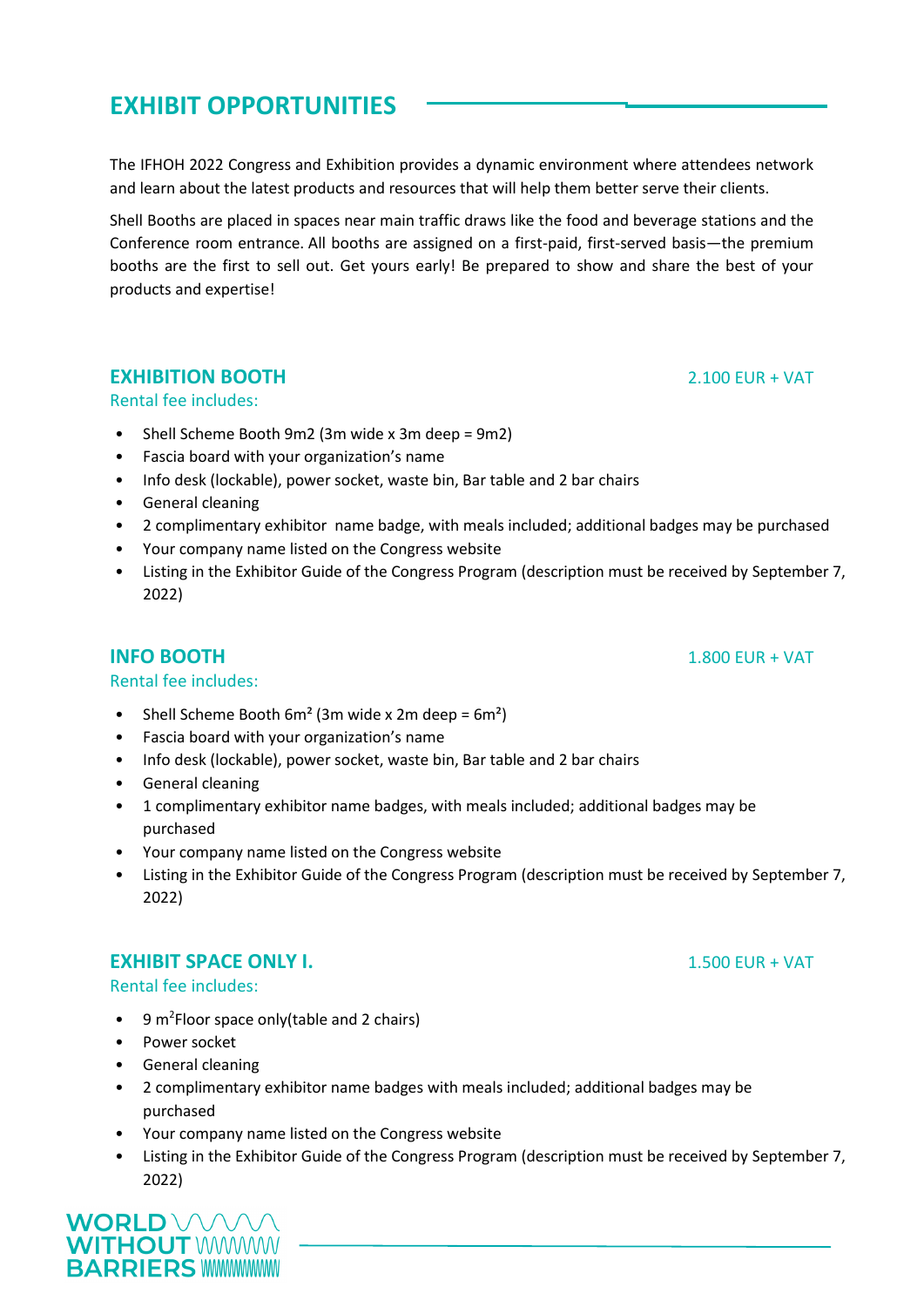### **EXHIBIT SPACE ONLY II.** 1000 EUR + VAT

Rental fee includes:

- 6 m2 Floor space only (table and 2 chairs)
- Power socket
- General cleaning
- 1 complimentary exhibitor name badges with meals included; additional badges may be purchased
- Your company name listed on the Congress website
- Listing in the Exhibitor Guide of the Congress Program (description must be received by September 7, 2022)

### **IMPORTANT DATES**

| Set up                    | September 21 <sup>th,</sup> 2022, Wednesday morning (from 8.00am) |
|---------------------------|-------------------------------------------------------------------|
| <b>Exhibition open:</b>   | September 22 <sup>th,</sup> 2022, Thursday afternoon              |
| <b>Exhibition closed:</b> | September 24 <sup>th</sup> , 2022, Saturday afternoon             |
| Move out:                 | September 24 <sup>th,</sup> 2022 Saturday afternoon (after 5 pm)  |

#### **EXHIBITION STAFF**

Above these prices you could register further exhibiting staff. This price is 150 Euro+ VAT /person/2days, including the meals (2 coffee breaks and lunch per each days)

Walls, partitions, signs or decorations that may interfere with the general view of "emergency exit" or with other exhibits, are not allowed! Our Congress secretary office offers numerous alternatives to publicize and promote your business and can work closely with you to create a package tailored to your company's needs. Email: **jasmeen.miracoloso@gmail.com**

#### **CATERING**

For food and drink selection at the booth area, please get in touch with the congress secretary: **jasmeen.miracoloso@gmail.com**

The only provider of the catering service is Ensana Thermal Margaret Island hotel, for further prices get in touch.

#### **FURNITURE AND DECORATION**

There is an opportunity to rent more furniture, boards, digital boards and walls, over the ones that are included in your rental fee. For further information and prices get in touch: **jasmeen.miracoloso@gmail.com**

#### **ELECTRICITY**

Every stand and booth offers electricity. (3.5 kW/ 16 A.) For special needs in electricity get in touch.

#### **SECURITY**

The whole conference area is secured over the opening hours as well. For security services for your individual stand please get in touch.

#### **CLEANING**

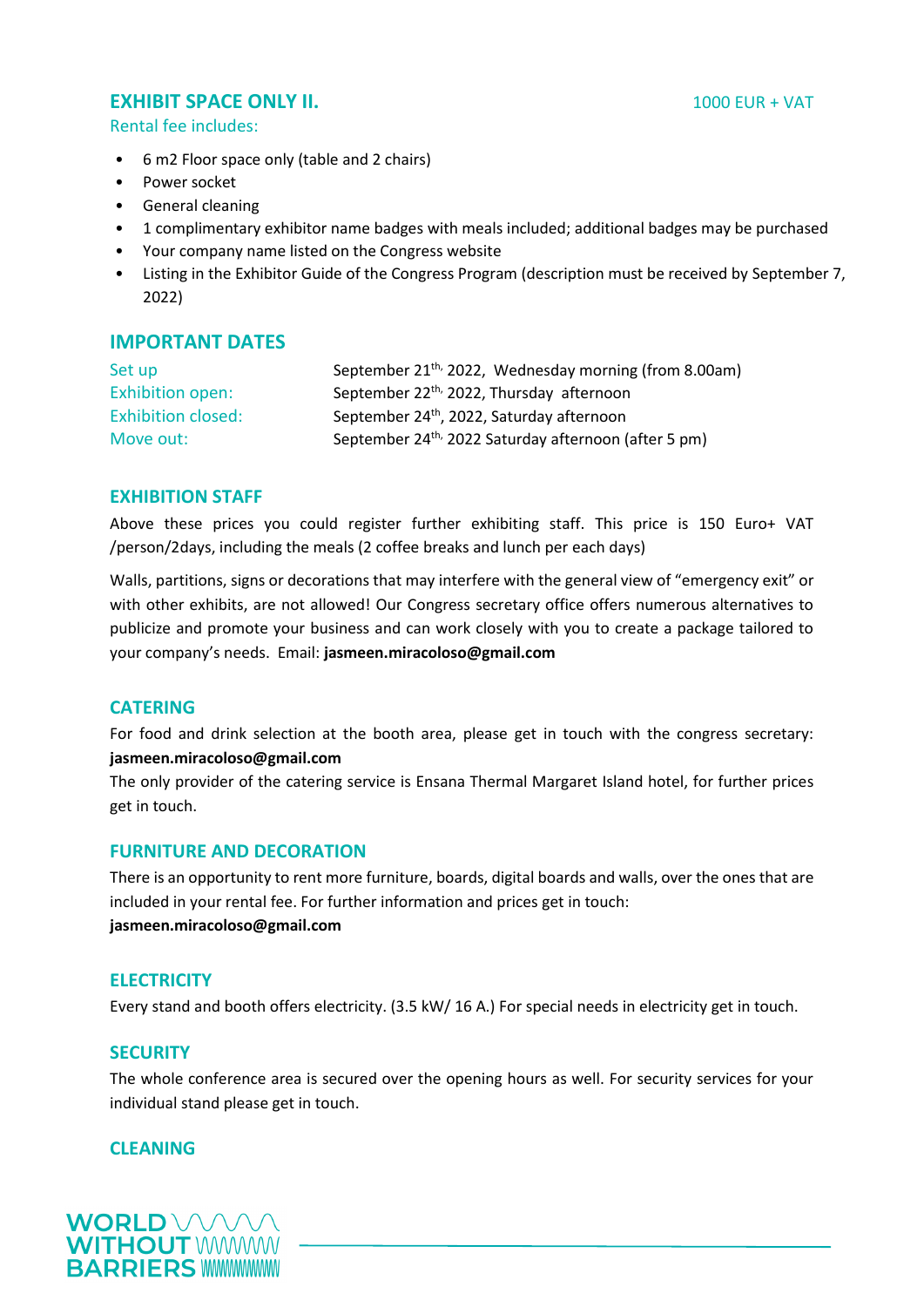All the prices include the general cleaning of the booth or the open space exhibit area (vacuum cleaning at midnight, emptying waste bin)

# **ADVERTISING POSSIBILITIES**

We provide a possibility for companies to insert advertisements in our Congress working materials. All prices are excluded of VAT (27%)

#### **ADVERTISEMENTS in program book:**

This material will be printed in A5 format.

| Inner full page (full color) | $500$ EUR+ VAT |
|------------------------------|----------------|
| Inner half page (full color) | $300$ EUR+ VAT |

Please send the appropriate sized graphic material (Composite PDF, TIFF, AI or EPS format) for your ads to the Congress Secretary, email: **jasmeen.miracoloso@gmail.com**, no later than September 7, 2022

#### **FLYER INSERT:**

Flyer insert in the Participants' Pack Maximum size: A5 format, about 200 pieces, the exact quantity will be finalized before the Congress, depending on the number of applicants. Flyers not exceeding 12 pages (company should provide the inserts) Flyer insert 100 CUR+ VAT

#### **SHIPPING:**

All advertisements should be sent to the Congress Secretariat before August 22, 2022. Further details and technical parameters are sent upon the order.

Address: Miracoloso Event Ltd, Szemlőhegy utca 10., 1024, Budapest, Hungary

## **APPLICATION**

All sponsors, exhibitors and advertisers wishing to apply for any of the services listed in this brochure are required to register by submitting the enclosed registration form to Miracoloso Event Ltd. with an authorized signature.

Applications are handled on a first-come first-served basis, but priorities are given to main sponsors, in terms of advertisements, exhibition space, and selection of sponsorship opportunities. Space will not be reserve without a written application

Exhibition space cannot be occupied unless the full amount is paid before the dates shown below. The organizers of the exhibition retain the right to rearrange the stands in case the overall concept of organizational matters force them to do so